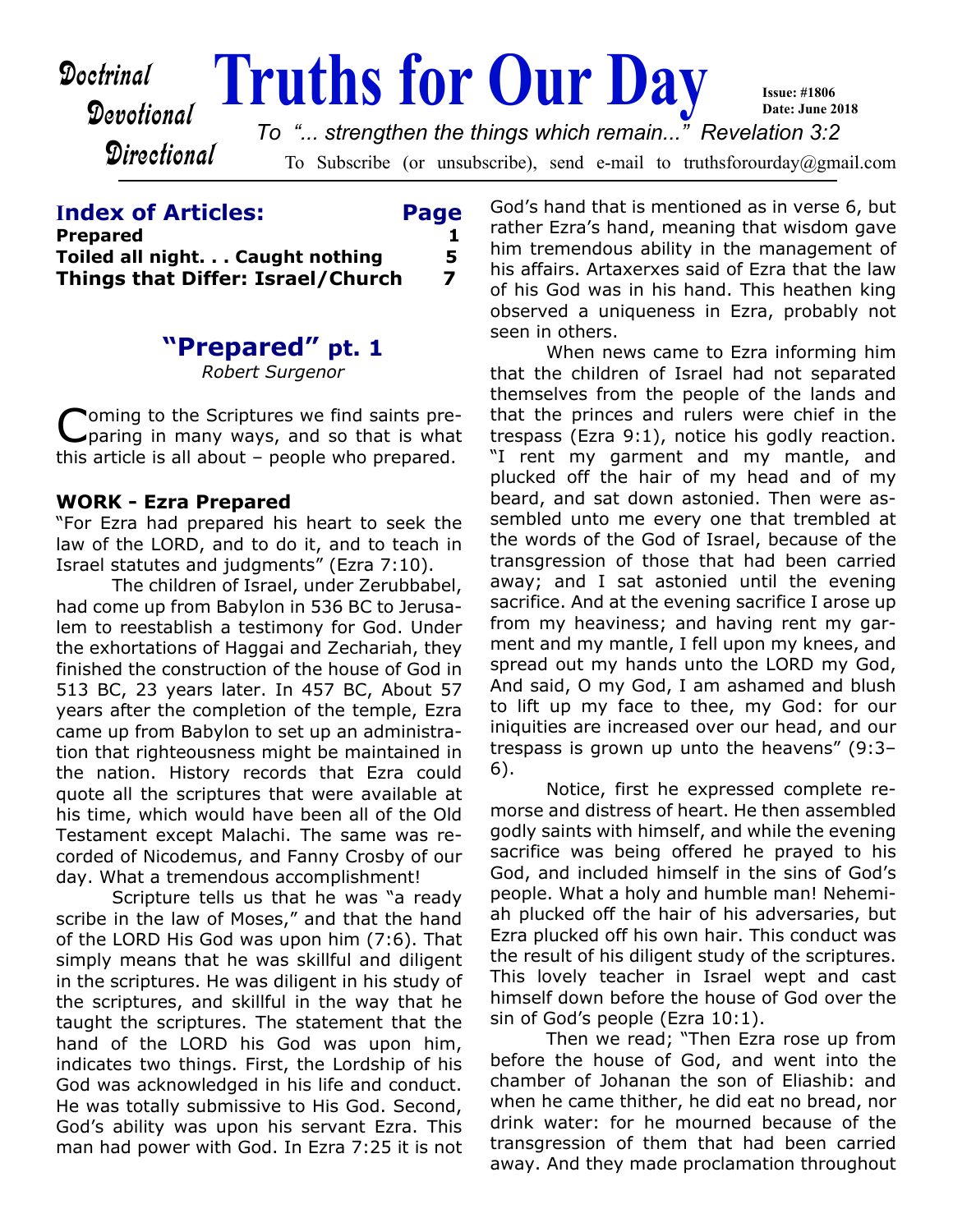## "Truths for our Day"

is a monthly publication that is freely available on the Internet and is intended to be a help to believers who appreciate the timeless truths of God's Word and who recognize the unchanging principles of God's will for His people. It is primarily intended to strengthen those who enjoy fellowship in local assemblies of believers who are gathered to the Name of the Lord Jesus Christ alone.

Editor and Publisher: loel Portman 1200 Forest Glen Ct. SE. Cedar Rapids, IA, 52403 Write to: mail@truthsforourday.com

All issues of "Truths for our Day" are available by clicking on the link below. This will take you to the index: **Truths For Our Day** 

#### Please read this notice:

We permit and encourage you to reprint any issue of "Truths for our Day" that you desire, either for yourself, or to share with other believers. However, if you wish to<br>copy an individual article, we will forward your request to the copyright owner of the article to request his permission. For this reason, the format of the publication is locked to prevent unauthorized publication of articles that the author would prefer to reserve. Please do not copy them in any other way. We want to respect the ownership of all those who have written articles.

 We also hope you will let others know about "Truths for our Day" and encourage them to subscribe as well. They can do so by simply sending an e-mail to this email address:

mail@truthsforourday.com

Judah and Jerusalem unto all the children of the captivity, that they should gather themselves together unto Jerusalem" (Ezra 10: 6–7). That gathering, resulted in a great cleansing in Israel that day  $-$  all because of a man who studied the scriptures, obeyed the scriptures, and proclaimed the scriptures in love to his God and to the people of God.

Scripture states, "For whatsoever things were written aforetime were written for our learning" (Rom. 15:4). The conduct of Ezra is a model for every saint today, especially elders. Ezra did not prepare for gaining wealth, prestige, honor, power, or any other thing connected with the flesh. He was far above that. The primary concern in his life was to know the Lord his God in an intimate way, that he might be of help to God's people. Is this your goal in life? If not, why? Let us search ourselves honestly and ask ourselves, why are we as God's people becoming overcome with so much weakness? Why do we hear "mechanical prayers"? Why are we seeing so few souls saved today? Why are things coming in that would have shocked us thirty years ago? Why are we becoming so "programmed" and politically correct? Why is our gospel preaching becoming like a dripping faucet instead of like a thunderous waterfall? What is the reason? Could it be that we have so many irons in the fire that we have very little time for God? Ask yourself, how many hours a day are Christians studying their Bibles? Since when have you heard of an all day prayer and fasting meeting in a Gospel Hall? I never have. How many times at a conference have you heard brethren rise in prayer, confessing our sinfulness and departure? Yes, it used to be done, believe it or not. But today we are so sophisticated and self confident, such prayers are seemingly out of place.

Ezra prepared his heart for three major things. One - "to seek the law of the Lord." Two - "and to do it." Three - "and to teach in Israel statues and judgments." Ezra ordered his heart, it was a fixed purpose. God says; "Keep thy heart with all diligence; for out of it are the issues of life" (Prov. 4:23). We must guard our heart against all worldly influences, or we will be worthless for God.

Ezra was a seeker. He investigated the

Thank you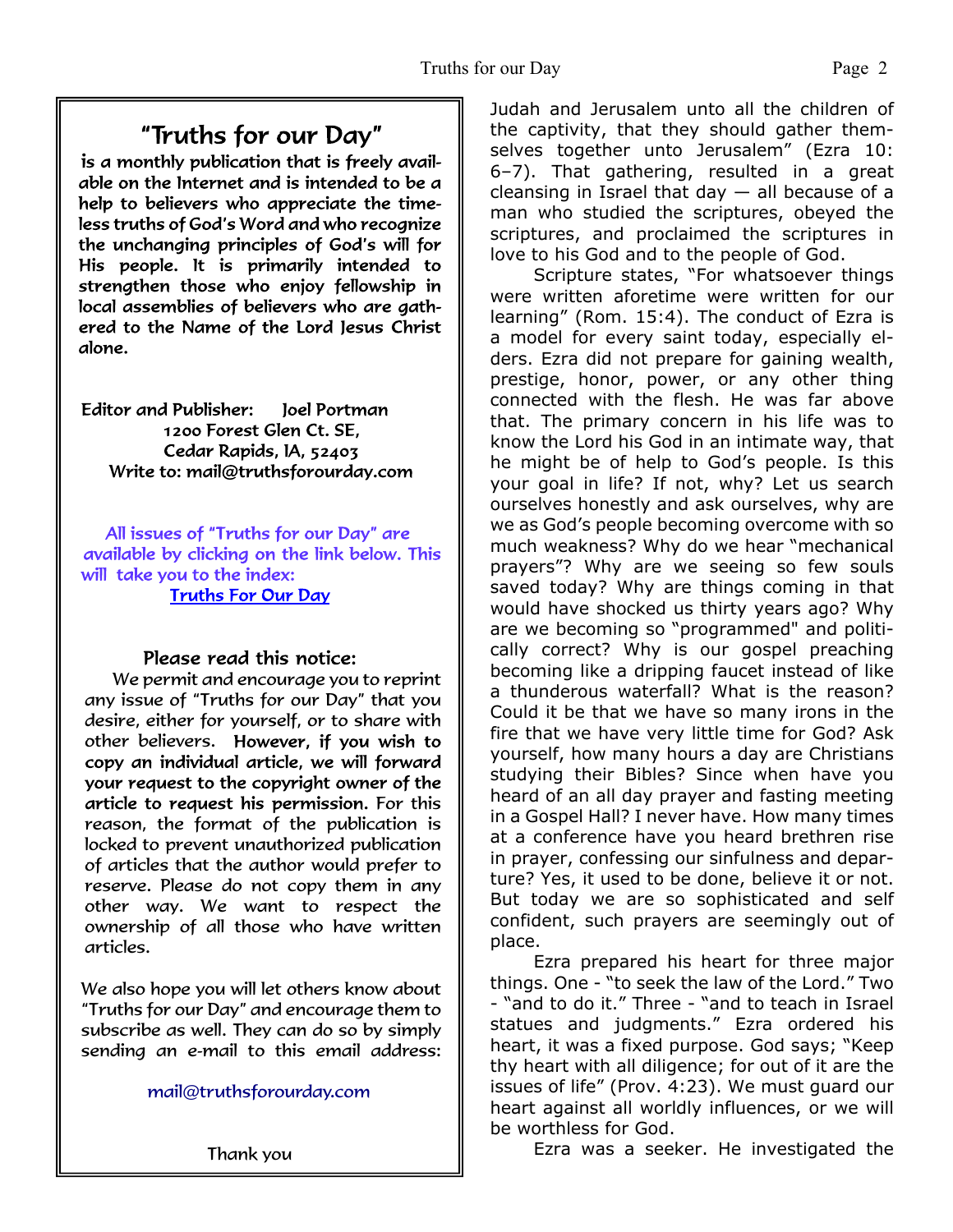scriptures. It's one thing to look at something, but quite another thing to investigate something. Ezra approached the scriptures like a detective; digging, searching, comparing, and drawing godly conclusions. Paul places ministry into two categories; "gold, silver, precious stones," then "wood, hay, and stubble," (1 Cor. 3:12). God has produced the first three elements and buried them deep in the earth. To obtain them, there must be the toil of digging. The last three lie on the surface and are quite common. So it is with ministry. To obtain ministry that is of any value, one must dig for it. Ezra's ministry was "gold, silver, and precious stones," certainly not just wood, hay, and stubble. The OT prophets "inquired (to investigate, scrutinize) and searched diligently" the sacred writings (1 Pet. 1:10). One is reminded of those Jews who listened to Paul in Berea; "they received the word with all readiness of mind, and searched (investigated) the scriptures daily, whether those things were so" (Acts 17:11).

However, there is something more necessary than just possessing a knowledge of the scriptures, and that is obedience to what one gleans. Ezra's heart was prepared to DO what the law of God said. Paul exhorts Christian teachers at Rome; "Having then gifts differing according to the grace that is given to us, whether prophecy, let us prophesy according to the proportion of faith; Or ministry, let us wait on our ministering: or he that teacheth, on teaching" (Rom.12:6–7). In other words, a man teaching must be conformed himself to his teaching. Ezra would never expect a person to conform to his teaching, if he himself was not conformed to it. It is not a matter of, "do as I say," but rather, "do as I do." The late David L. Roy said; "The man in the message, is worth more than the message in the man." How true. What good is the teaching of a man who tells you not to love the world, yet he himself is engaged in events and pleasures? His teaching holds no weight, and produces little, if any affect, in his listeners. Ezra "taught in Israel statues ("engrave," marking out our way) and judgments" (judicial rulings, what's right and what's wrong).

Shepherds have the responsibility to feed the flock. The food is varied. There is exhortation, exposition, guidance, rebuke, and many other

avenues of ministry. The need is great, and can only be met by men that, like Ezra, have prepared their heart to investigate the scriptures, obey the scriptures, and teach the scriptures in the fear of the Lord. Failure on their part will only help in launching the assemblies into the vile ocean of Christendom, with sacred testimonies for God completely lost. Brethren, pray for godly "Ezra-like" elders.

#### **WEALTH - David Prepared**

"Now I have prepared with all my might for the house of my God"… Moreover, because I have set my affection to the house of my God, I have of mine own proper good, of gold and silver, which I have given to the house of my God, over and above all that I have prepared for the holy house" (1 Chr. 29:2–3). … "But who am I, and what is my people, that we should be able to offer so willingly after this sort? for all things come of thee, and of Thine own have we given Thee (vs.14).

After 70 years, King David finally came to the end of his earthly journey. His love for the house of God had never diminished. I often pray that the Lord will keep me in love with His assemblies and His saints, until my home call. I want to finish well. The time had come when God would have a structure on earth, unparalleled in beauty and cost, for Himself. David when speaking of the temple that was about to be built, exclaimed; "For the palace is not for man, but for the LORD God." Thus he acknowledges the greatness and authority of God's house. Paul, in 1 Timothy 3:15, speaks of God's local assembly as "the house of God." It is in view of this that we link David and the temple with ourselves and the local assembly. I trust that we recognize the greatness and authority of God's assemblies today.

Even though David was not chosen of God to build the place, he provided all that he could for its construction. Unlike some today, if they cannot play a leading role they pout and contribute nothing. This was not the character of David. C. H. Spurgeon said; "It needs more skill than I can tell to play the second fiddle well." Young men that God will eventually place as elders in His assembly, need to play the second fiddle well. There must be subjection to the elders in the house of God. Young men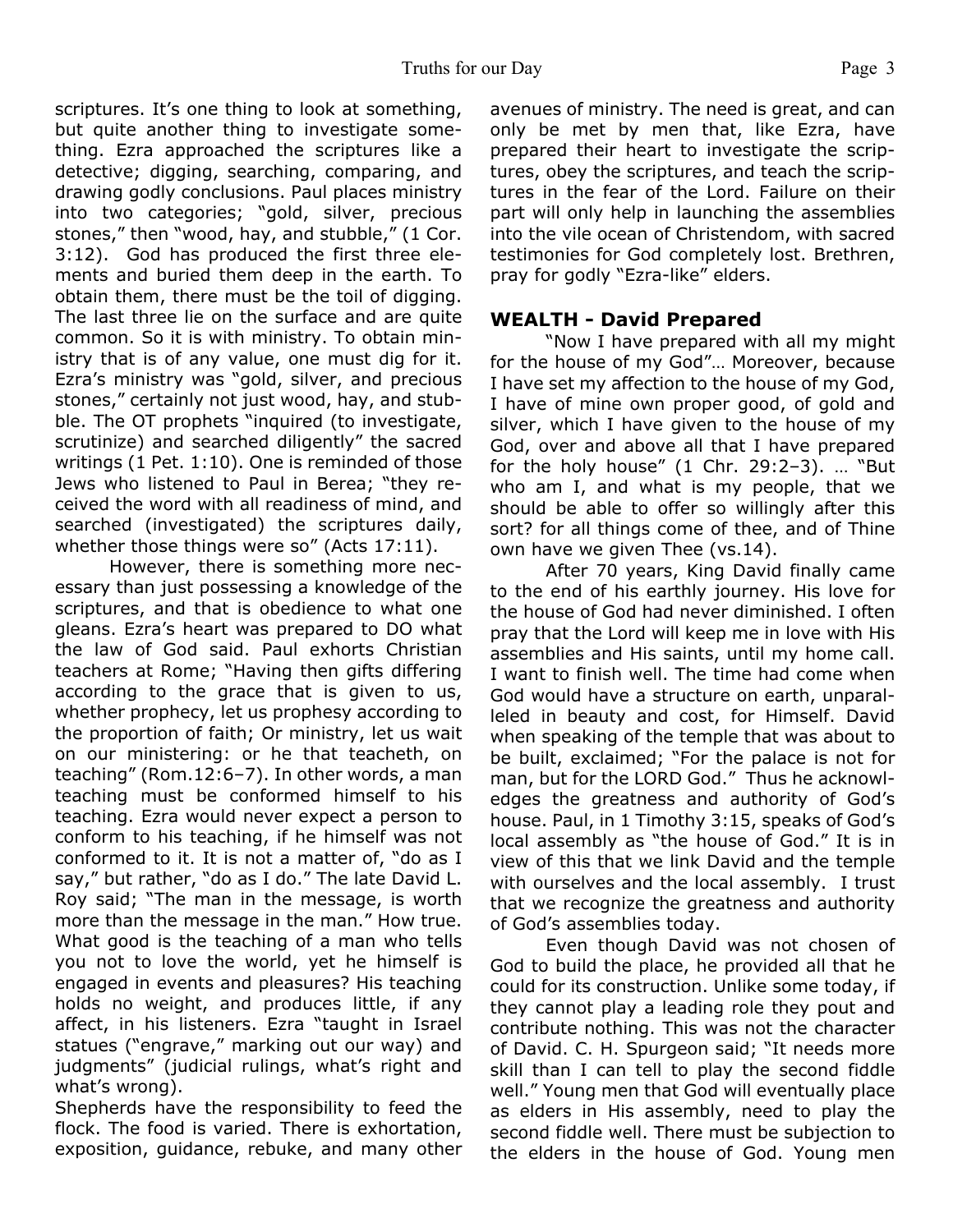entering the work of God as evangelists, should be willing to play the second fiddle well, willing to be under the wing of an older evangelist for a few years. We have young preachers who know nothing of this, for seemingly they are not enthused to play the second fiddle. Miraculously they sprout up in a matter of a year or two to become, so called teachers. This is not the scriptural pattern. Joshua was taught by Moses; Elisha was taught by Elijah; Mark was taught by Peter; and Timothy was taught by Paul. There you have the pattern.

David was called upon to step aside for his son Solomon, who would build God's house. There comes a day when elders will have to step aside, and leave for heaven. Prior to this their responsibility is to encourage younger men in continuing the work that they will leave. David, prior to his death, was very active in contributing all that he possibly could in aiding his son for the tremendous work the Lord had called Solomon to do. His first move is very interesting. "And David assembled all the princes of Israel, the princes of the tribes, and the captains of the companies that ministered to the king by course, and the captains over the thousands, and captains over the hundreds, and the stewards over all the substance and possession of the king, and of his sons, with the officers, and with the mighty men, and with all the valiant men, unto Jerusalem" (1 Chron. 28:1). David saw the importance of unity. He also realized that no matter what station in life these people occupied, every one of them had a responsibility to help in the building of God's palace.

Today, God has enjoined upon every believer a responsibility to contribute to the house of God, their assembly. To facilitate this, He has equipped every believer in the fellowship with the ability to do so. "But the manifestation of the Spirit is given to every man to profit withal" (1Cor. 12:7). The word "man" is "hekastos," meaning a human being, which includes women.

All brothers and sisters in an assembly have a designated work to do, none are exempt. The work is multicolored. There is shepherding, teaching, ruling, visiting the sick, encouraging the downcast, preaching the gospel, supporting the weak, expressing hospitality, cleaning the hall, tending the outside grounds, bringing sinners to the gospel meetings, encouraging the young, counseling the wayward and the list goes on and on. Ask yourself, what work are you engaged in regarding the house of God? Paul, upon his conversion said, "Lord what wilt thou have me to do?" (Acts 9:6). If you are ignorant as to what God would have you to do in His assembly, I suggest you ask Him in fervent prayer what role He has for you. There is no room for indifference or laziness in the assembly of God.

Notice David addresses his servants as "my brethren" (28:2). What grace and humility on his part. He manifested true love and tenderness to his subjects. This is the mark of a godly leader among the people of God. Peter warns against being "lords over God's heritage, but being ensamples to the flock" (1 Pet. 5:3). No godly elder is a boss. Quite the contrary. They are men following Christ, then exhorting others to follow them. When David challenged the people with these words; "And who then is willing to consecrate his service this day unto the LORD? (29:5), he had previously stated; "Now I have prepared with all my might for the house of my God. … I have set my affection to the house of my God, I have of mine own proper good, of gold and silver, which I have given to the house of my God, over and above all that I have prepared for the holy house, Even three thousand talents of gold, of the gold of Ophir, and seven thousand talents of refined silver, to overlay the walls of the houses withal" (29:2–4). Paul told Timothy; "Be thou an example of the believers, in word, in conversation, in charity, in spirit, in faith, in purity" (1 Tim. 4:12). With David it was not a matter of, "Do as I say," but rather, "Do as I do." He set the good example for his flock to follow. The late Jack Hunter remarked that an assembly can rise no higher spiritually that the spirituality of its elders. How true!

David's example and exhortation produced the desired results. "Then the people rejoiced, for that they offered willingly, because with perfect heart they offered willingly to the LORD: and David the king also rejoiced with great joy" (29:9). David was a man who assembled his brethren, challenged them, and influenced them. Men of this character are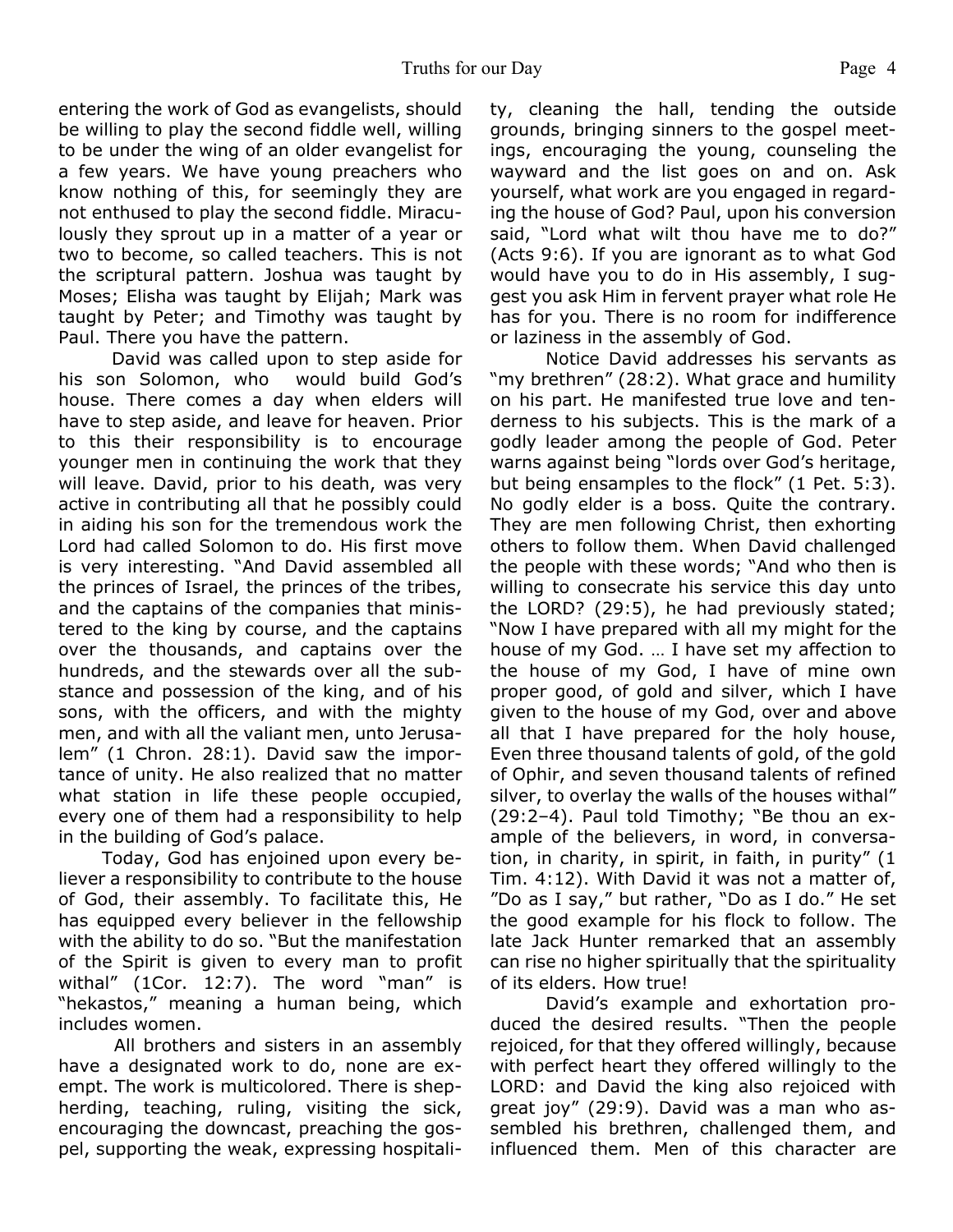extremely valuable in God's assembly.

It is very touching to me to see the tenderness, faithfulness, wisdom, advice, and deep concern of David to his son. David had just been in touch with God when he approaches his son with these words; " 'And thou, Solomon my son, know thou the God of thy father, and serve Him with a perfect heart and with a willing mind: for the LORD searcheth all hearts, and understandeth all the imaginations of the thoughts: if thou seek Him, he will be found of thee; but if thou forsake Him, he will cast thee off for ever. Take heed now; for the LORD hath chosen thee to build an house for the sanctuary: be strong, and do it.'… Then David gave to Solomon his son the pattern…" (28:9–11).

Then we read; "He gave of gold by weight for things of gold, for all instruments of all manner of service; silver also for all instruments of silver by weight, for all instruments of every kind of service: … And David said to Solomon his son, Be strong and of good courage, and do it: fear not, nor be dismayed: for the LORD God, even my God, will be with thee; He will not fail thee, nor forsake thee, until thou hast finished all the work for the service of the house of the LORD' '' (28:14, 20).

Thus we see an older man exhorting, warning, encouraging, enabling, and passing on a divine pattern to a younger man, for the work of God that was to continue. Tremendous! This should be the attitude and exercise of all elders to promising young men in the assembly. Young men need to be encouraged. When a young man prays at the breaking of bread, and leads me into the presence of God, I seek to express to that man my appreciation of his prayer. Worthy compliments encourage the heart, while undue criticism discourages the heart. Let us who are older seek to work with younger brethren and sisters, so that when we have departed the assembly will not be at a loss.

I remember 45 years ago holding a series of gospel meetings with a fairly large assembly. The elders informed me that when they were gone the character of the assembly would remain the same. The reason for their bold assertion was because they had taken some promising young men into their confidence and were training for leadership in days to come. Their prediction proved itself to be true. Those older men are now all gone, but the testimony goes on in the same character.

David's person and pathway are exposed to us in his dying words. " But who am I, and what is my people, that we should be able to offer so willingly after this sort? for all things come of Thee, and of Thine own have we given Thee. For we are strangers before Thee, and sojourners, as were all our fathers: our days on the earth are as a shadow, and there is none abiding. O LORD our God, all this store that we have prepared to build Thee an house for Thine holy name cometh of thine hand, and is all thine own"  $(29:14-16)$ . What a godly confession. Can you say like David, "I am nothing"? When it comes to the Lord's Supper, the collection, the prayer meeting, and the Bible reading, "I have offered so willingly"? Do you attend the assembly gatherings prepared? Prepared to build up the testimony? Are you walking the pilgrim and stranger pathway? Or are you stained in your testimony from the world? Your sacrifices, silver, and godly sojourning are valuable to God. "Choose you this day whom ye will serve; … but as for me and my house, we will serve the LORD" (Josh. 24:15). Are you prepared to prepare?

(continued)

"I am personally of the opinion that one of the causes of weakness in the churches today is the virtual disappearance from our pulpits of sound, steady, Scriptural, expository teaching, and that a widespread return to that desirable practice is essential to the solid building-up of *our members in the faith.* Guy King

## **"We have caught nothing. . . henceforth you will catch men"**

*Allan Turkington*

In a previous class with the Teacher, there<br>Was only one student, Nicodemus. But on this In a previous class with the Teacher, there occasion it was difficult for the people to come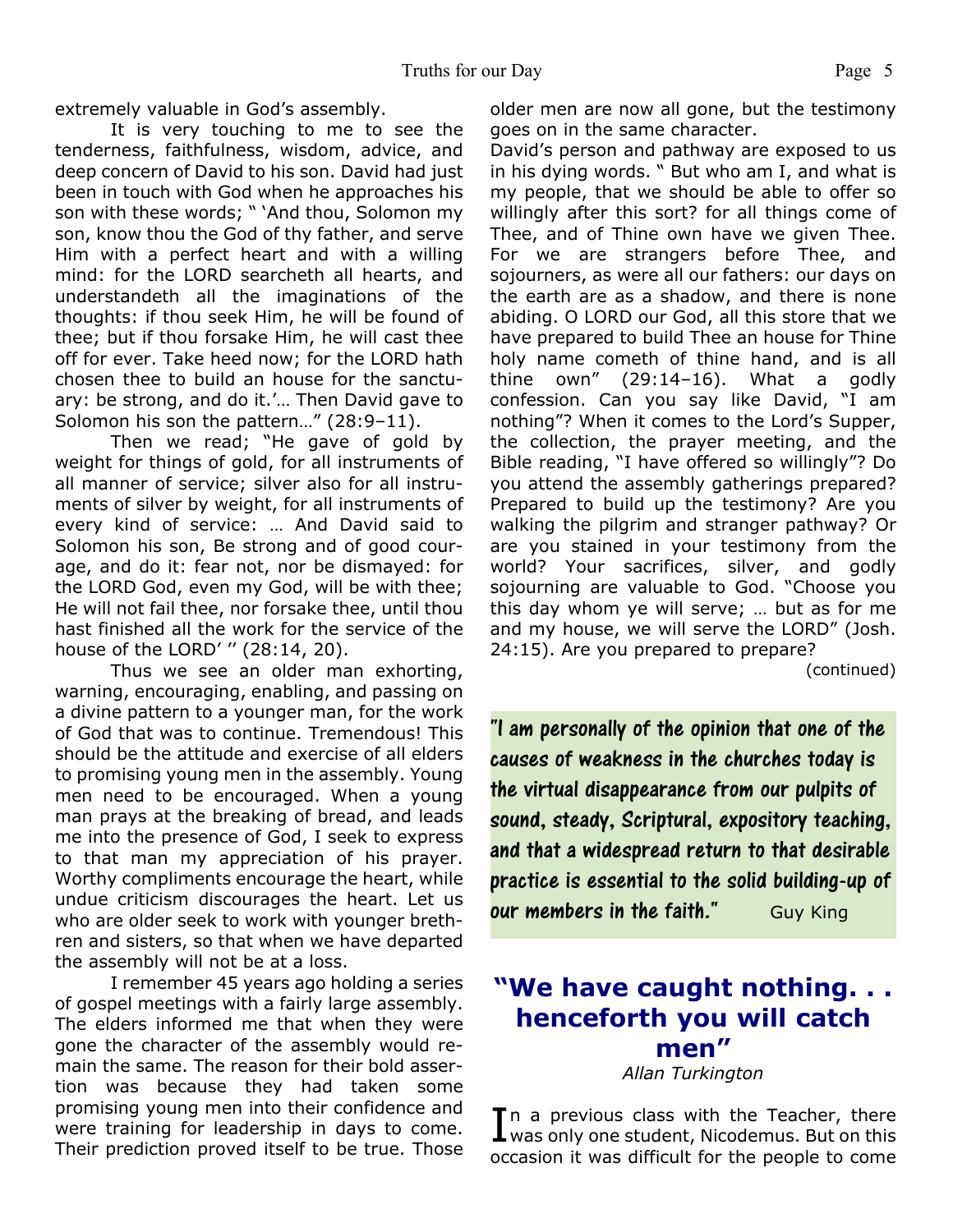near to the Teacher. Luke tells us that the people pressed upon him to hear the Word of God. The Lord entered into Simon's boat separated a little from the land, and sat there teaching the multitude from the boat. We notice their special interest that they had to hear the Word of God.

 Another time he says that the people admired His doctrine, and in the synagogue in Nazareth, they marveled at the words of grace that proceeded from His mouth. Like the Preacher in Ecclesiastes, He taught the people with wisdom and made them listen. We read in Mark 12 that a great multitude of people heard Him gladly.

 It is very important to gain the attention of our students during a class and to captivate their interest in the lesson. Perhaps the reason why our Bible classes are so small is because we give very dry sermons, and only one class is sufficient to cause them to flee away from the Bible school. On the other hand, we don't need clowns or other modern artifices, but a fisher of men who is ready to obey the voice of the Master.

 We learn what happened by the words between the two expressions of our title. "We have caught nothing", was what Peter said at the beginning, but at the end it was the Lord that said, "Fear not, from henceforth thou shall catch men." (Luke 5:10). The Master's class resulted in that same Peter, who was discouraged on the shore of Lake Genesaret, to be the one who cast the net on the day of Pentecost and caught more than 3,000 men. There are lessons that we learn here, and the first lesson that we need to learn is:

#### **Obedience without Hesitation**

Even though the Master's order was very clear, "Launch out into the deep, and let down your nets for a draught" (Luke 5:4), Peter's reasons were contrary: "Master, we have toiled all the night, and have taken nothing." But Peter's decision was correct, "at thy word, I will let down the net," and the results were amazing: They enclosed a great amount of fish, their net broke, and they filled both boats to such an extent that they were in danger of sinking.

 The Master's orders should be obeyed without a question. How sad it is when we think

that we are wiser than He, and we want to serve Him but we allow our own whims to put aside the Word! There is one detail that is interesting, and it is that the Lord said, "Let down your nets," but Peter said, "I will let down the net". It is to say that Peter wasn't ready to completely obey the Word of the Lord. Was it because of this that the net broke?

 Brethren, we should not hold a partial form of the Word of the Master, but complete. Speaking to the Corinthians Paul said, "(For the weapons of our warfare are not carnal, but mighty through God to the pulling down of strong holds;) Casting down imaginations, and every high thing that exalteth itself against the knowledge of God, and bringing into captivity every thought to the obedience of Christ; And having in a readiness to revenge all disobedience, when your obedience is fulfilled." 2 Cor. 10:4-6.

Now let us notice that this led to:

## **Confession without Pretension**

The result of that fishing experience was so astonishing that Peter fell down on his knees before the Lord Jesus, saying, "Depart from me; for I am a sinful man, O Lord." (Lk. 5:8). If the Lord's sight could penetrate the waters of the lake, why couldn't He see Peter's heart also? Peter's discovery was double: The Master was the omniscient Lord, and he was a sinner. His confession was frank and complete. The Lord said to that trembling fisherman, "Fear not."

 Many years later, in the upper room, the Lord said to him, "He that is washed needeth not save to wash his feet, but is clean every whit: and ye are clean," (John 13:10). Peter was completely clean before he could serve the Lord, but the need to wash his feet was continuous. This is what Paul said to Timothy, "If a man therefore purge himself from these, he shall be a vessel unto honour, sanctified, and meet for the master's use, and prepared unto every good work." (2 Tim. 2:21). Clean vessels, even though made of clay, are what God uses for His work.

Finally, we note in Peter a:

### **Consecration without Restriction**

When they brought those boats to the land,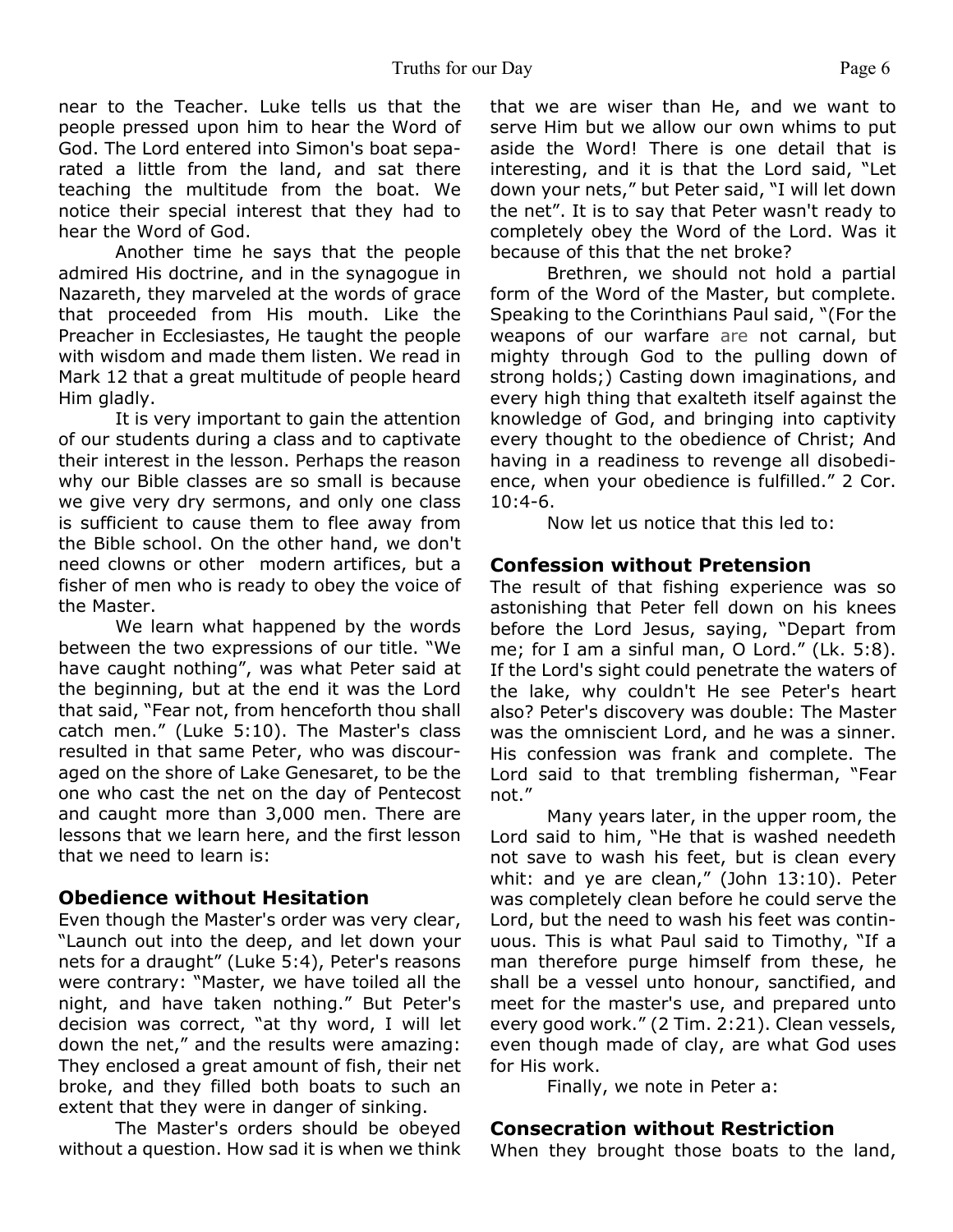they left all, and followed Him. Peter, James and John didn't present even one "but" to following the Lord, and the Lord recompensed them. In the mount of the Transfiguration, in the house of Jairus, and in the garden of Gethsemane, they enjoyed a more privileged position that the rest. The Lord is debtor to no one. We read, "And Jesus answered and said, Verily I say unto you, There is no man that hath left house, or brethren, or sisters, or father, or mother, or wife, or children, or lands, for my sake, and the gospel's, But he shall receive an hundredfold now in this time, houses, and brethren, and sisters, and mothers, and children, and lands, with persecutions; and in the world to come eternal life." (Mark 10:29-30). What bank can offer more? 10% interest in this life and in the coming age, interest unmeasurable.

 Peter dedicated the rest of his life to this elevated service of fishing for men, and because of the Lord's trust in him, he fed the sheep. But if the Lord calls us, like He did Peter, to serve Him full time, there is another passage that corresponds to us: "He that loveth father or mother more than me is not worthy of me: and he that loveth son or daughter more than me is not worthy of me. And he that taketh not his cross, and followeth after me, is not worthy of me. (Matt. 10:37-38). Wherever the Lord puts us, we have one thing that we should express, consecration without restriction. Whatever is less than this is not worthy of Him. HE doesn't ask more of us that He was willing to do for us. He gave Himself for us; we are bought with a price, and He obtained us by His own blood.

> "Thy life was given for me, Thy precious blood was shed; That I might ransomed be, And quickened from the dead; Thy life was given for me, What have I given for Thee?"

 **The manna and the water—Christ and the Spirit—were given to Israel in the wilderness, not to take them out of trouble, but to sustain them in it, and to impart strength and joy in the way. Exod. 16 and John 6 give Christ as the manna; Exod. 17 and John 7 give the Spirit as the water.** Scott

# **Things that Differ: Israel and the Church**

*Joel Portman*

Careful students of the Bible learn to recog-<br>Cnize things that may seem similar or closely areful students of the Bible learn to recogrelated at first, but upon deeper study are recognized as being different. Much confusion in Christianity has resulted from not recognizing these differences, such as the distinction between the local assembly and the dispensational church, or between the day of man, the day of Christ, the day of the Lord and the day of God. Among many other examples this article deals with the difference between Israel and the church. Those who are of the "reformed" persuasion, amillenialists, and other forms of Christian beliefs who do not discern a dispensational pattern to the Holy Scriptures fail to see this distinction, and as a result, they confuse Israel and the Church and apply truths that pertain to one to the other. For example, some refer to the church in the Old Testament, or see that the Church in the New Testament is simply a continuation of Israel, but in a different form. It is true that Stephen, in his defense, refers to the "church in the wilderness", but the word "iglesia" can be applied in a variety of ways to any kind of congregation (Acts 7:38, 19:32, 39). What is more disturbing is the trend that is taking place in evangelical circles that were the fundamental churches of our world, and that is to rob the nation of Israel of its future and the promises that God made to them beginning with Abraham, and to apply them to the church in a spiritual manner. This denies the truth of many portions of the Bible, including Romans 11, that clearly state that there is a future for the nation of Israel, that the nation will be restored and brought into a right relation with God when the Lord Jesus returns in His glory to the earth. It is to invalidate the promises that God made to Abraham, Isaac and Jacob, and to negate the prophecies of Isaiah that anticipate a glorious future for the nation Israel when restored again in the revelation of the Lord Jesus.

 Generally, those who interpret the Holy Scriptures by recognizing a dispensational pattern, believe firmly that God has two distinct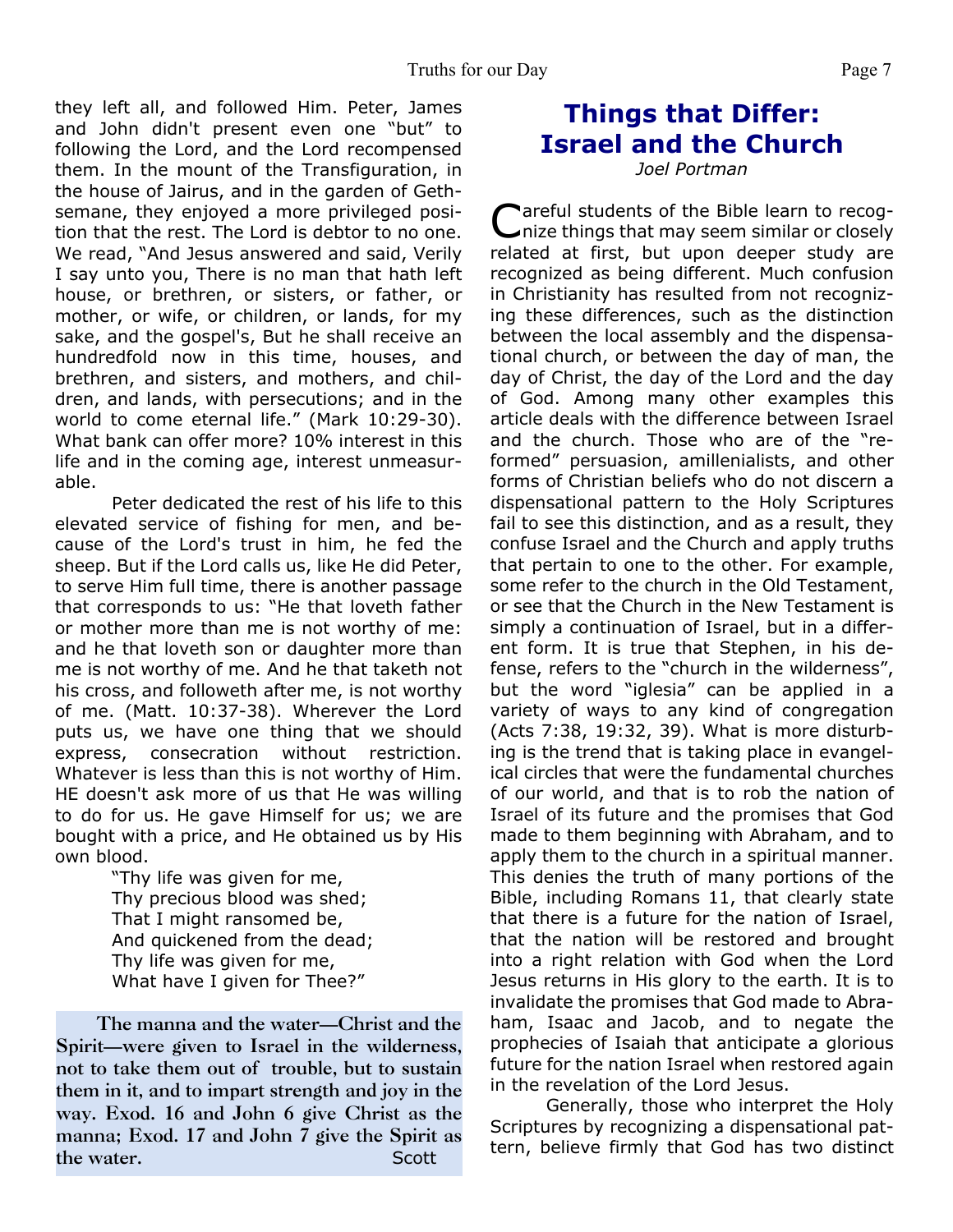people, those that compose the nation of Israel and those who form the entire church, the body of Christ, composed of every true Christian in this present dispensation, that of the church, (it has many terms applied to it, but we include those from the Day of Pentecost (Acts 2) to the Rapture of the Church). One is a people who are to receive promises that are mainly earthly, and the other is a people who are blessed with "every spiritual blessing in the heavenly places in Christ Jesus", (Eph. 1:4). Israel has a glorious future on the earth and will one day be the center of God's government in a restored earth during the Millennial period from which will flow out blessing to all the world. The church has a glorious future that is entirely linked with Christ in glory, and it has the blessed hope that where He is, there we shall be also, (1 Thess. 4:17).

 Recognizing this distinction, let us consider some, but not all, of the aspects of their particular character that would support this viewpoint.

## **Differences in God's Purposes and Blessings**

Beginning with Abraham, (Gen. 12:1), we learn that God began a new aspect of His work toward men when He called Abraham out of Ur. As a separated man, called by God and responsive to His will, Abraham received promises regarding his descendents, which subsequently were seen in the sons of Jacob. His promise was "And I will make of thee a great nation, and I will bless thee, and make thy name great; and thou shalt be a blessing: And I will bless them that bless thee, and curse him that curseth thee: and in thee shall all families of the earth be blessed" (Gen. 12:2-3). That purpose was reaffirmed to Jacob at Bethel when Jehovah appeared to him in the vision in the night and said, "I am the LORD God of Abraham thy father, and the God of Isaac: the land whereon thou liest, to thee will I give it, and to thy seed; And thy seed shall be as the dust of the earth, and thou shalt spread abroad to the west, and to the east, and to the north, and to the south: and in thee and in thy seed shall all the families of the earth be blessed," (Gen. 28:13-14).

 Throughout the Old Testament, this purpose of God was confirmed repeatedly, and that was to establish Israel as a nation through

"Truths for our Day"  $\mathop{\sf l\hskip-2.5pt\bar{\hskip-1pt\bar{\hskip-1pt\bar{\hskip-1pt\bar{\hskip-1pt\bar{\hskip-}}\!\!}}$  is a monthly publication that is freely avail-

able on the Internet and is intended to be a help to believers who appreciate the timeless truths of God's Word and who recog. nize the unchanging principles of God's will for His people. It is primarily intended to strengthen those who enjoy fellowship in local assemblies of believers who are gathered to the Name of the Lord Jesus Christ $\parallel$ lalone.

Editor and Publisher: Joel Portman 1200 Forest Glen Ct. SE. Cedar Rapids, IA, 52403 Write to: mail@truthsforourday.com

All issues of "Truths for our Day" are available by clicking on the link below. This will take you to the index: **Truths For Our Day** 

### Please read this notice:

in You are permitted to reprint any issue of "Truths for our Day" that you desire, co either for yourself, or to share with other mi believers. However, if you wish to copy an ng individual article, we will forward your of request to the copyright owner of the article to request his permission. For this reason, the format of the publication is locked to prevent unauthorized publication of articles that the author would prefer to reserve. Please do not copy them in any other way. We want to respect the ownership of all those who have written articles.

We also hope you will let others know about "Truths for our Day" and encourage them to subscribe as well. They can do so by simply sending an e-mail to mail@truthsforourday.com

Thank you

wh om God

wo uld ble ss the peo ple of the wor ld. Th at bles si ng was establis hed primar ily the Chr ist, the pro mis ed Mes si ah, but ultimat ely thr ou gh the na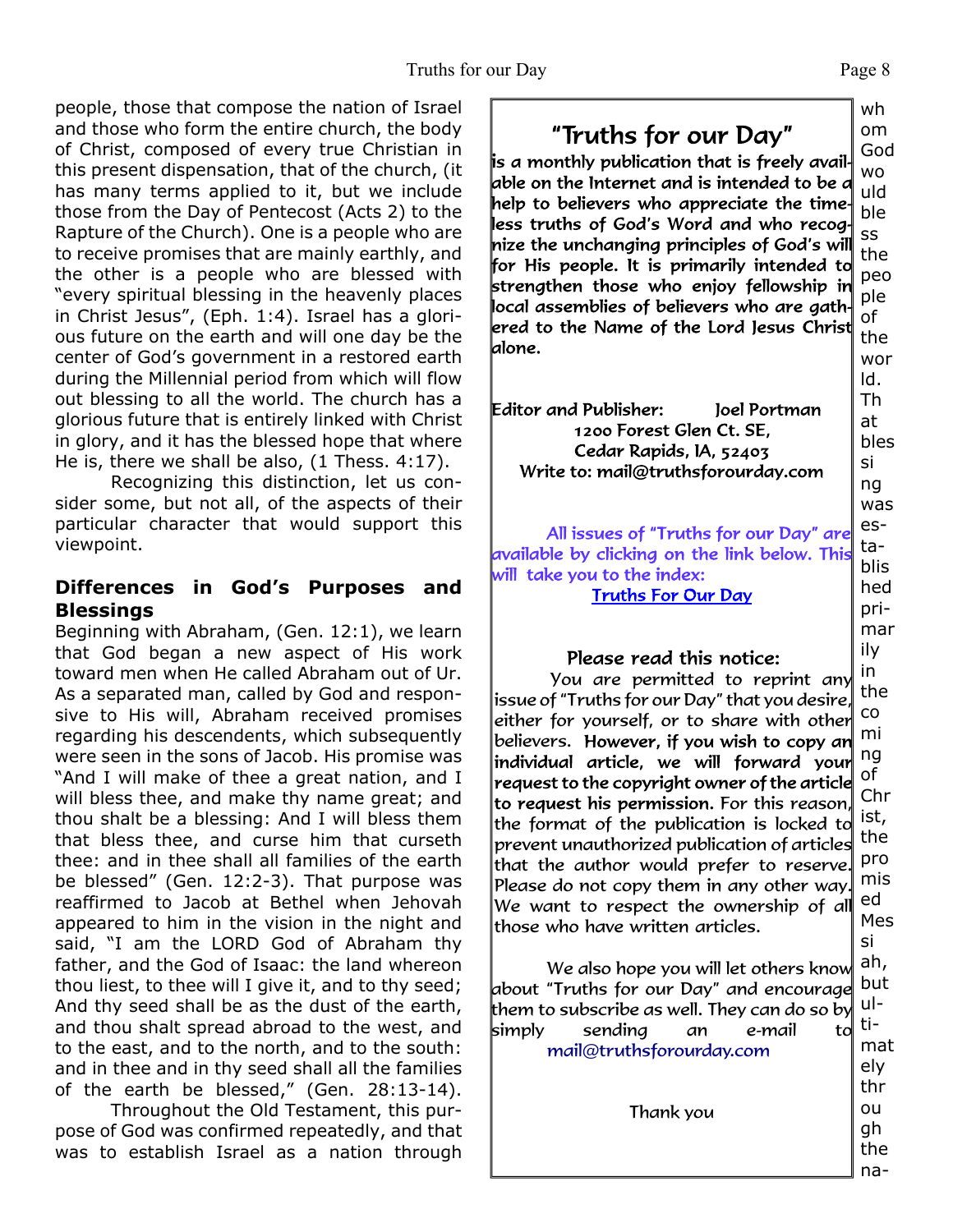tion united with their Messiah, the entire world will be blessed, as we read, for example, in Zechariah 2:10-12 "Sing and rejoice, O daughter of Zion: for, lo, I come, and I will dwell in the midst of thee, saith the LORD. And many nations shall be joined to the LORD in that day, and shall be my people: and I will dwell in the midst of thee, and thou shalt know that the LORD of hosts hath sent me unto thee. And the LORD shall inherit Judah his portion in the holy land, and shall choose Jerusalem again." Again, in Isaiah 2:2-4, "And it shall come to pass in the last days, that the mountain of the LORD'S house shall be established in the top of the mountains, and shall be exalted above the hills; and all nations shall flow unto it. And many people shall go and say, Come ye, and let us go up to the mountain of the LORD, to the house of the God of Jacob; and he will teach us of his ways, and we will walk in his paths: for out of Zion shall go forth the law, and the word of the LORD from Jerusalem. And he shall judge among the nations, and shall rebuke many people: and they shall beat their swords into plowshares, and their spears into pruninghooks: nation shall not lift up sword against nation, neither shall they learn war any more."

 References could be multiplied, but it is evident that if one believes what the Bible records in a normative manner of understanding words, then the conclusion is that the Lord intends to use Israel as a center of His government and blessing to all the nations, a term which always applies to those that are on the earth.

 The church is seen in a different capacity, not linked with earth but passing through it temporally as "strangers and pilgrims" in it (Heb. 11:13, 1 Pet. 2:11). We are in the world, but not of it, as the basic meaning of the word "church" bears this out, since it is a company of people who have been called out of the masses and who have responded to that call, to be identified with Christ, who is their Lord now in the glory. We are in this world to bear testimony to Him in His absence, but the purpose of the church is linked with being with Christ and enjoying His presence eternally.

Those purpose don't appear to be totally isolated from each other; rather we would suggest that they are complementary, both ultimately expressing the divine purpose that will be completely fulfilled according to God's will.

### **Distinctions in their Blessings**

God's promised blessings to Israel have only been partially fulfilled, never fully realized. The nation reached its maximum extent in territory under Solomon's reign, but even though there was peace and prosperity during that time, the extent of his dominion never attained the area that God had promised. We can see that his reign anticipated that of Christ in His millennial kingdom, but it was only a rather faint picture of the conditions that will prevail in that glorious day.

 The blessings that God promised them, if taken at their face value, pertain to the realm of the physical and earthly, not heavenly. We might take God's promise to Abraham in Gen. 13:16, that his seed would be like the dust of the earth, pertains to the nation in its corporate condition, while that in Gen. 15:5 describes the spiritual state of the true believers among them. (Granted that many see the latter verse, which identifies the seed of Abraham as the stars of the heaven to be the church, but it could also refer to the spiritual element among the nation that truly believed God. "This is perhaps a promise of Abram's spiritual children, those who would have faith in God as he did." [Notes on Genesis, Constable]) That is not to say that this couldn't also include believers of this present dispensation, who share in the faith of Abraham.

 Also, the blessings that God promised Israel were contingent on their obedience to His commands and faithfulness to His person (Deut. 28:12). Sadly, history shows that they failed to respond as they should have, so that the predicted curse of Deut. 28:15 came to pass until they were virtually destroyed as a nation (Deut. 28:20). Their time of blessing awaits their genuine repentance and restoration that is described in numerous prophetic passages so that even as there was a physical scattering among the nations, there will also be a physical and spiritual regathering, when they "look upon me whom they pierced, and they shall mourn for him. . . (Zech. 12:10-14). Following that, Zechariah speaks of a fountain